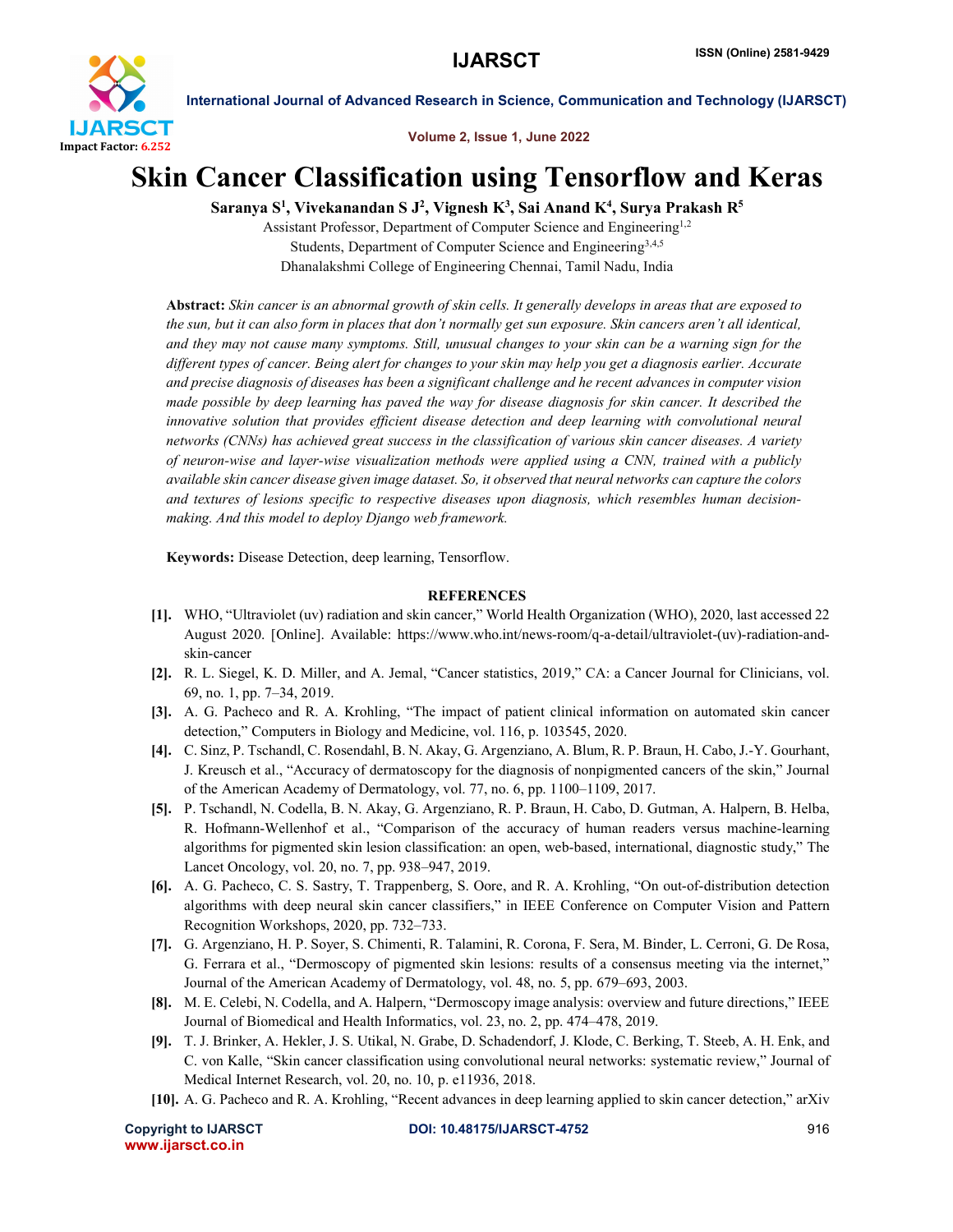

International Journal of Advanced Research in Science, Communication and Technology (IJARSCT)

### Volume 2, Issue 1, June 2022

preprint arXiv:1912.03280, 2019, in Neural Information Processing Systems (NeurIPS), Retrospectives workshop.

- [11]. A. Esteva, B. Kuprel, R. A. Novoa, J. Ko, S. M. Swetter, H. M. Blau, and S. Thrun, "Dermatologist-level classification of skin cancer with deep neural networks," Nature, vol. 542, no. 7639, p. 115, 2017.
- [12]. N. Codella, Q.-B. Nguyen, S. Pankanti, D. Gutman, B. Helba, A. Halpern, and J. Smith, "Deep learning ensembles for melanoma recognition in dermoscopy images," IBM Journal of Research and Development, vol. 61, no. 4, pp. 5–1, 2017.
- [13]. Z. Yu, X. Jiang, F. Zhou, J. Qin, D. Ni, S. Chen, B. Lei, and T. Wang, "Melanoma recognition in dermoscopy images via aggregated deep convolutional features," IEEE Transactions on Biomedical Engineering, vol. 66, no. 4, pp. 1006–1016, 2019.
- [14]. N. Gessert, M. Nielsen, M. Shaikh, R. Werner, and A. Schlaefer, "Skin lesion classification using ensembles of multi-resolution efficientnets with meta data," MethodsX, pp. 1–8, 2020.
- [15]. H. A. Haenssle, C. Fink, R. Schneiderbauer, F. Toberer, T. Buhl, A. Blum, A. Kalloo, A. B. H. Hassen, L. Thomas, A. Enk et al., "Man against machine: diagnostic performance of a deep learning convolutional neural network for dermoscopic melanoma recognition in comparison to 58 dermatologists," Annals of Oncology, vol. 29, no. 8, pp. 1836–1842, 2018.
- [16]. T. J. Brinker, A. Hekler, A. H. Enk, J. Klode, A. Hauschild, C. Berking, B. Schilling, S. Haferkamp, D. Schadendorf, T. Holland-Letz et al., "Deep learning outperformed 136 of 157 dermatologists in a head- to-head dermoscopic melanoma image classification task," European Journal of Cancer, vol. 113, pp. 47–54, 2019.
- [17]. P. Kharazmi, S. Kalia, H. Lui, Z. Wang, and T. Lee, "A feature fusion system for basal cell carcinoma detection through data-driven feature learning and patient profile," Skin Research and Technology, vol. 24, no. 2, pp. 256–264, 2018.
- [18]. Y. Liu, A. Jain, C. Eng, D. H. Way, K. Lee, P. Bui, K. Kanada, G. de Oliveira Marinho, J. Gallegos, S. Gabriele et al., "A deep learning system for differential diagnosis of skin diseases," Nature Medicine, pp. 1–9, 2020.
- [19]. W. Li, J. Zhuang, R. Wang, J. Zhang, and W.-S. Zheng, "Fusing metadata and dermoscopy images for skin disease diagnosis," in IEEE International Symposium on Biomedical Imaging, 2020, pp. 1996–2000.
- [20]. ISIC, "Skin lesion analysis towards melanoma detection," International Skin Imaging Collaboration, 2019, last accessed: 10 March 2020. [Online]. Available: https://www.isic-archive.com
- [21]. A. G. Pacheco, G. R. Lima, A. S. Salomao, B. Krohling, I. P. Biral, ̃ G. G. de Angelo, F. C. Alves Jr, J. G. Esgario, A. C. Simora, P. B. Castro et al., "PAD-UFES-20: a skin lesion dataset composed of patient data and clinical images collected from smartphones," Data in Brief, vol. 32, pp. 1–10, 2020.
- [22]. P. K. Atrey, M. A. Hossain, A. El Saddik, and M. S. Kankanhalli, "Multimodal fusion for multimedia analysis: a survey," Multimedia Systems, vol. 16, no. 6, pp. 345–379, 2010.
- [23]. J. D. Ortega, M. Senoussaoui, E. Granger, M. Pedersoli, P. Cardinal, and A. L. Koerich, "Multimodal fusion with deep neural networks for audio-video emotion recognition," arXiv preprint arXiv:1907.03196, 2019.
- [24]. T.-Y. Lin, A. RoyChowdhury, and S. Maji, "Bilinear CNN models for fine-grained visual recognition," in IEEE International Conference on Computer Vision, 2015, pp. 1449–1457.
- [25]. D. Ardila, A. P. Kiraly, S. Bharadwaj, B. Choi, J. J. Reicher, L. Peng, D. Tse, M. Etemadi, W. Ye, G. Corrado et al., "End-to-end lung cancer screening with three-dimensional deep learning on low-dose chest computed tomography," Nature Medicine, vol. 25, no. 6, p. 954, 2019.